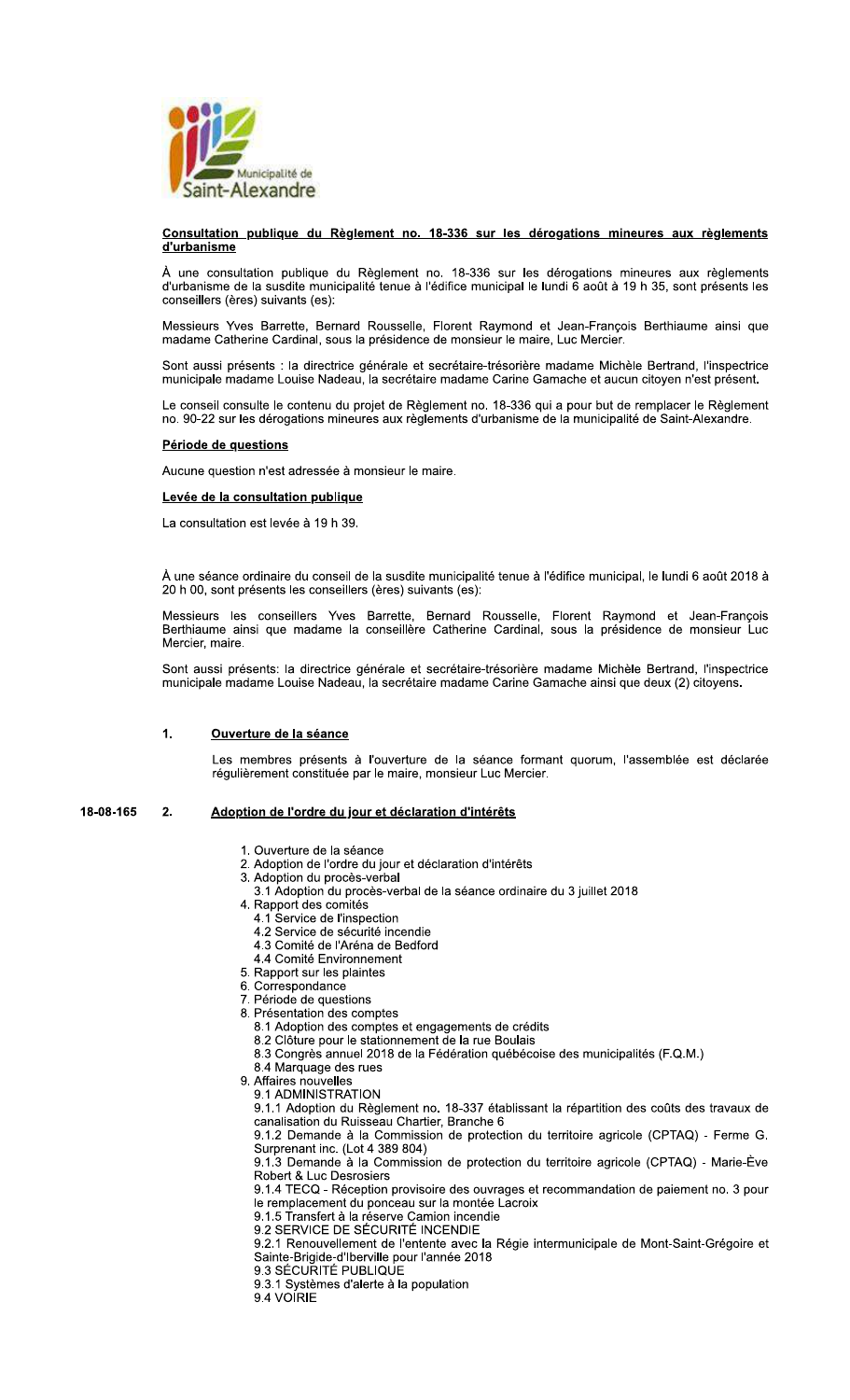9.4.1 KIRL 631-A et 632-B - Programme d'aide à la voirie locale - Voiet Redressement des

9.4.1 RIRL 631-A et 632-B - Program<br>
infrastructures locales<br>
9.5 URBANISME<br>
9.5.1 Adoption du Règlement no. 1<br>
dérogations mineures aux règlements<br>
9.6.1 Réception définitive des ouvra<br>
9.6.1 Réception définitive des ouvr 9.5.1 Adoption du Règlement no. 18-336 remplaçant le Règlement no. 90-22 sur les derogations mineures aux regiements d'urbanisme de la municipalite de Saint-Alexandre

9.6 LOISIRS<br>2.2 J D'Anima Marco (1999) - 1999 - 1999 - 1999 - 1999 - 1999 - 1999 - 1999 - 1999 - 1999 - 1999 - 1999 - 199 9.6.1 Réception définitive des ouvrages et recommandation de paiement no. 3 pour les travaux de réfection des terrains de tennis

9.6.2 Offre de services - Amilia - Logiciel de gestion et d'inscription en ligne<br>.

- 9.6.3 Programme d'aide financière aux familles Activités sportives et culturelles<br>—
- 10. Deuxième période de questions
- 11. Divers 12. Levée de la séance

EN CONSÉQUENCE, il est proposé par monsieur Yves Barrette, appuyé par madame Catherine Cardinal et unanimement résolu d'adopter l'ordre du jour tel que présenté, tout en gardant le point Divers ouvert

# 3. Adoption du procès-verbal

# 18-08-166 **Adoption du procès-verbal de la séance ordinaire du 3 juillet 2018**

**CONSIDERANT QUE** le proces-verbal a ete transmis aux membres du Conseil dans les delais prescrits pour qu'ils en fassent lecture;

CONSIDÉRANT QUE les membres du Conseil ont individuellement pris connaissance du procèsverbal de la séance ordinaire du 3 juillet 2018;

CONSIDERANT QUE ceux-ci renoncent a la lecture du proces-verbai;

EN CONSÉQUENCE, il est proposé par monsieur Bernard Rousselle, appuyé par monsieur Jean-François Berthiaume et unanimement resolu d'adopter le proces-verbal de la seance ordinaire du 3 juillet 2018 tel que rédigé

# 4. Rapport des comités

Madame Louise Nadeau, inspectrice présente son rapport du mois de juin 2018 totalisant vingt-neuf Madame Louise Nadeau, inspectrice presente son rapport du mois de juin 2018 totalisant vingt-neur<br>(29) permis d'une valeur approximative des constructions de 515 286 \$ et celui du mois de juillet Service de l'Inspection<br>Madame Louise Nadeau, inspectrice présente son rapport du mois de juin 2018 totalisant v<br>(29) permis d'une valeur approximative des constructions de 515 286 \$ et celui du mois<br>2018 totalisant huit (

Lepot du rapport des heures travalliees par le Service de securite incendie de Saint-Alexandre Service de securite incendie<br>Dépôt du rapport des heures<br>durant le mois de juillet 2018.

Monsieur Luc Mercier, maire donne rapport du compte-rendu du comite de gestion de l'arena de Bedford, qui a eu lieu mercredi le 4 juillet 2018 a 19 n 00 au centre communautaire Georges-Perron **Comite de l'Arena de Bedrord**<br>Monsieur Luc Mercier, maire de<br>Bedford, qui a eu lieu mercredi l<br>de Bedford.

Monsieur Yves Barrette mentionne que les travaux au parc mellifere debuteront sous peu et qu'une <u>Comite Environnement</u><br>Monsieur Yves Barrette mentionne que le<br>demande de subvention a été déposée.

## $5<sub>1</sub>$

Le rapport des plaintes du mois de juin 2018, totalisant cinq (5) plaintes, est depose devant **Rapport sur les plaintes**<br>Le rapport des plaintes<br>le Conseil.

## $6$

**Correspondance**<br>Dépôt de la liste de correspondance du mois de juillet 2018.

## $\overline{7}$ .

**Période de questions**<br>Aucune question n'est adressée à monsieur le maire.

# 8. Présentation des comptes

ii est propose par monsieur Florent Raymond, appuye par monsieur Yves Barrette et unanimement resolu d'autoriser les depenses et d'accepter le palement des comptes tels que presentes, les preievements automatiques, la MRC du Haut-Richelleu, visa Desjardins cartes d'affaires et La Capitale, effectués au cours du mois le tout représentant les déboursés suivants : Heren is a Creatis and Comptes in the pair monsieur Start of the Barrette et<br>
Il est proposé par monsieur Florent Raymond, appuyé par monsieur Yves Barrette et<br>
résolu d'autoriser les dépenses et d'accepter le paiement des

| Chèques fournisseurs      | 79 527 à 79 600 pour 63 081,61 \$ |  |
|---------------------------|-----------------------------------|--|
| Prélèvements automatiques | 3067 à 3097 pour 66 902,42 \$     |  |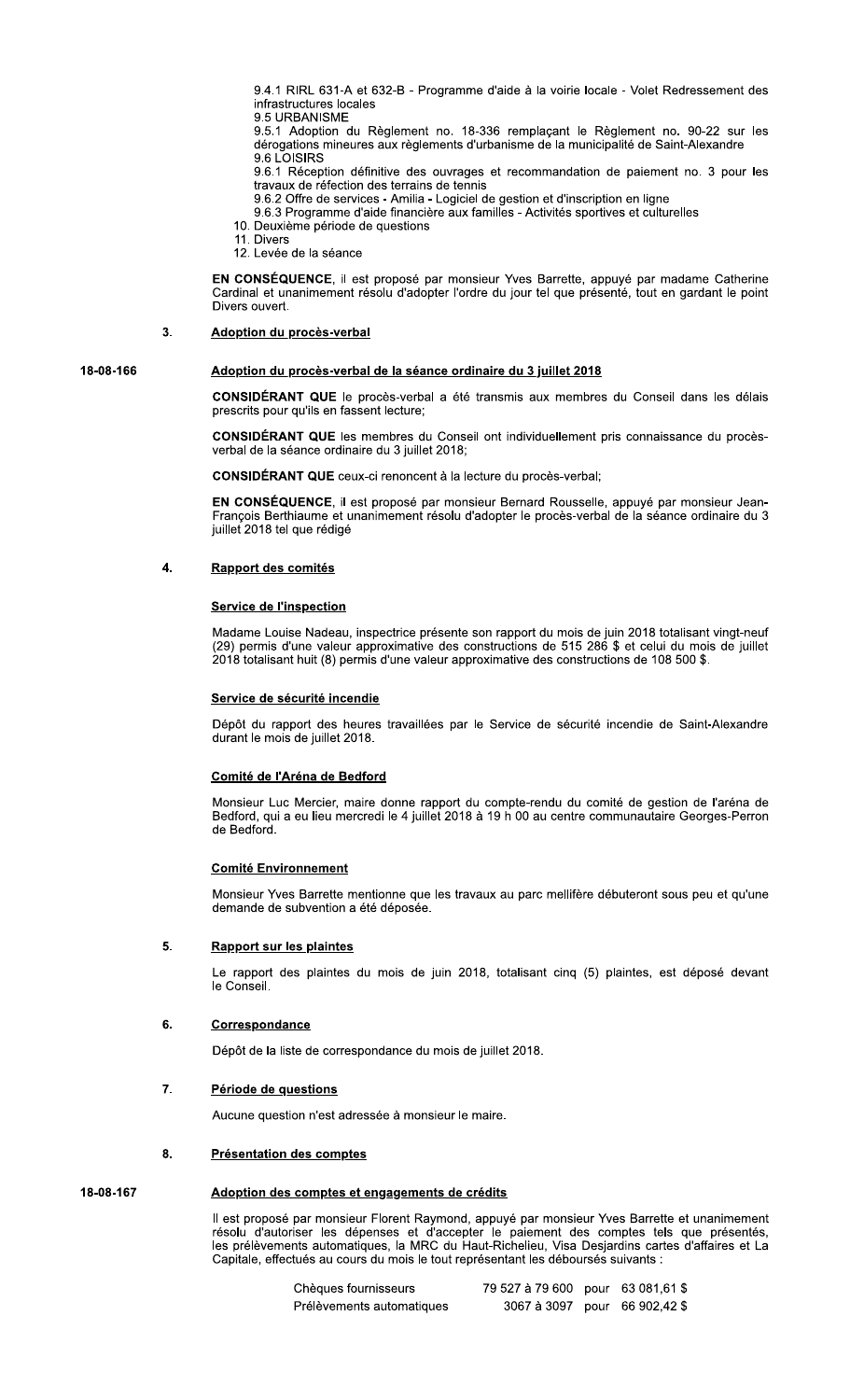| Chèques salaires<br>Dépôt direct salaires | 7250 à 7265<br>Carl 120 044 pour 36 322,87 \$<br>500 001 à 500 041 |      |                   |
|-------------------------------------------|--------------------------------------------------------------------|------|-------------------|
| MRC du Haut-Richelieu                     |                                                                    |      | pour 18 954.99 \$ |
| Visa Desjardins                           |                                                                    | pour | 302.02 \$         |
| La Capitale                               |                                                                    | pour | 3401.96\$         |

### 18-08-168 Clôture pour le stationnement de la rue Boulais

Il est proposé par madame Catherine Cardinal, appuyée par monsieur Florent Raymond et unanimement résolu d'accepter la soumission de Inter Clôtures Structura pour la fourniture et<br>l'installation de 130 pieds de clôture à mailles de chaine et lattes Saféco intimité pour le<br>stationnement de la rue Boulais au

### 18-08-169 Congrès annuel 2018 de la Fédération québécoise des municipalités (F.Q.M.)

Il est proposé par monsieur Bernard Rousselle, appuyé par monsieur Florent Raymond et<br>unanimement résolu d'inscrire monsieur Luc Mercier, maire ainsi que les conseillers messieurs Yves Barrette et Stéphane Vézina et la conseillère madame Catherine Cardinal au congrès de la Fédération québécoise des municipalités pour l'année 2018 au montant de 4 010,32 \$.

### 18-08-170 Marquage des rues

Il est proposé par monsieur Yves Barrette, appuyé par monsieur Bernard Rousselle et unanimement résolu d'accepter la soumission de Marquage Traçage Québec pour le marquage des rues (traverses piétonnières, dos d'âne, ligne Simple central) au montant de 12 428,12 \$ taxes incluses.

#### 9. **Affaires nouvelles**

## **ADMINISTRATION**

# 18-08-171 Adoption du Règlement no. 18-337 établissant la répartition des coûts des travaux de canalisation du Ruisseau Chartier, Branche 6

CONSIDÉRANT l'exécution des travaux de canalisation du Ruisseau Chartier, Branche 6;

CONSIDÉRANT QUE la répartition des coûts doit être effectuée par la municipalité de Saint-Alexandre:

CONSIDÉRANT QUE le projet de règlement a été déposé lors de la séance ordinaire du 3 juillet 2018;

**CONSIDÉRANT QUE** l'avis de motion a été donné lors de la séance ordinaire du 3 juillet 2018;

EN CONSÉQUENCE, il est proposé par madame Catherine Cardinal, appuyée par monsieur Jean-François Berthiaume et unanimement résolu que le règlement se lit comme suit :

## **ARTICLE 1.**

Le préambule fait partie intégrante du présent règlement.

## **ARTICLE 2.**

D'autoriser la directrice générale et secrétaire-trésorière à faire la répartition des coûts pour les travaux de canalisation du Ruisseau Chartier, Branche 6 au montant de 18 092,90 \$ auprès des propriétaires concernés selon l'annexe A inclus au présent règlement.

### **ARTICLE 3.**

Le présent règlement entrera en vigueur conformément à la Loi.

### 18-08-172 Demande à la Commission de protection du territoire agricole (CPTAQ) - Ferme G. Surprenant (Lot 4 389 804)

CONSIDÉRANT QUE la demande d'autorisation à la Commission de protection du territoire agricole du Québec (CPTAQ) déposée par Le Groupe Conseil UDA inc, mandataire au nom de Ferme G. Surprenant inc pour une utilisation à une fin autre que l'agriculture sur le lot 4 389 804;

**CONSIDÉRANT QUE** la demande vise à ajouter des chemins d'accès à l'aire autorisée pour l'enlèvement d'une butte (autorisation de la CPTAQ no 415734);

CONSIDÉRANT QUE le lieu visé par la demande se situe dans la zone agricole permanente;

**CONSIDÉRANT QUE** le projet doit faire l'objet d'une autorisation auprès de la CPTAQ;

CONSIDÉRANT QUE le projet est temporaire et que la portion de chemin aménagée en zone cultivée (partie A) sera restaurée, à des fins de culture, à la fin des travaux de transport;

**CONSIDÉRANT QUE** la demande est conforme à la règlementation municipale;

EN CONSÉQUENCE, il est proposé par monsieur Bernard Rousselle, appuyé par madame Catherine Cardinal et unanimement résolu d'appuyer la demande d'autorisation à la Commission de<br>protection du territoire agricole du Québec (CPTAQ) déposée par Le Groupe Conseil UDA Inc au nom de Ferme G. Surprenant inc, sur le lot 4 389 804 et recommande à la CPTAQ d'approuver la demande.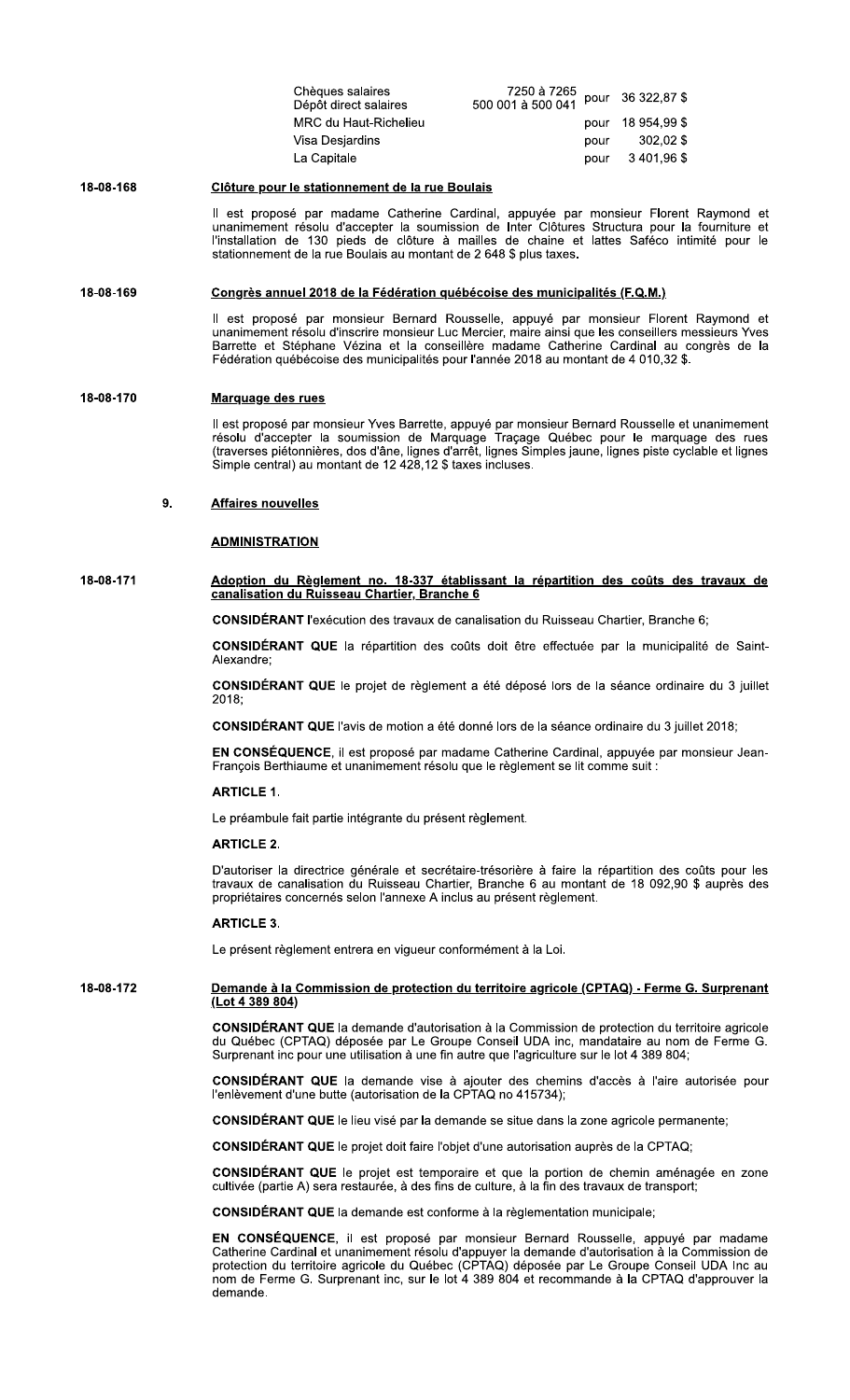18-08-173 Demande à la Commission de protection du territoire agricole (CPTAQ) - Marie-Ève Robert & Luc Desrosiers (1754, rang Kempt) CONSIDÉRANT QUE la demande d'autorisation à la Commission de protection du territoire agricole du Québec (CPTAQ) déposée par Luc Desrosiers et Marie-Ève Robert pour une aliénation de deux parties du lot 4 389 955;

> CONSIDÉRANT QUE la demande vise à rattacher les parties du lot 4 389 955 au lot 4 389 957, propriété des demandeurs:

CONSIDÉRANT QUE le lieu visé par la demande se situe dans la zone agricole permanente;

CONSIDÉRANT QUE le projet doit faire l'objet d'une autorisation auprès de la CPTAQ;

CONSIDÉRANT QUE le projet vise à conserver un espace boisé et à le valoriser;

CONSIDÉRANT QUE le projet se situe dans un secteur de potentiel ARDA de classe 4;

**CONSIDÉRANT QUE** la demande est conforme à la règlementation municipale:

EN CONSÉQUENCE, il est proposé par monsieur Jean-François Berthiaume, appuyé par monsieur Yves Barrette et unanimement résolu d'accepter la demande d'autorisation à la Commission de protection du territoire agricole du Québec (CPTAQ) déposée par Luc Desrosiers et Marie-Ève Robert, pour l'aliénation de deux parties du lot 4 389 955 d'une superficie de 1,36 hectare, et recommande à la CPTAQ d'accepter la demande.

### 18-08-174 TECQ - Réception provisoire des ouvrages et recommandation de paiement no. 3 pour le remplacement du ponceau sur la montée Lacroix

CONSIDÉRANT la recommandation de paiement no. 3 de monsieur Joël Gauthier, ingénieur pour Les Consultants S.M. inc. concernant les travaux de remplacement du ponceau de la Branche 10 de la Rivière du Sud sur la montée Lacroix;

EN CONSÉQUENCE, il est proposé par monsieur Bernard Rousselle, appuyé par monsieur Jean-François Berthiaume et unanimement résolu d'accepter la réception provisoire des ouvrages et la recommandation de paiement no. 3 de monsieur Joël Gauthier, ingénieur pour Les Consultants S.M.<br>inc. concernant les travaux de remplacement du ponceau de la Branche 10 de la Rivière du Sud sur la montée Lacroix à CBC 2010 inc. au montant de 9 120,40 \$ taxes incluses, payé à même le programme TECQ 2014-2018.

### 18-08-175 Transfert à la réserve - Camion incendie

Il est proposé par madame Catherine Cardinal, appuyée par monsieur Jean-François Berthiaume et<br>unanimement résolu de créer une réserve " Camion incendie " et d'y transférer 30 000 \$ en provenance des Fonds de fonctionnement.

## **SERVICE DE SÉCURITÉ INCENDIE**

### 18-08-176 Renouvellement de l'entente avec la Régie intermunicipale de Mont-Saint-Grégoire et Sainte-Brigide-d'Iberville pour l'année 2019

CONSIDÉRANT les ententes intermunicipales intervenues entre la Régie intermunicipale de Mont-Saint-Grégoire et Sainte-Brigide-d'Iberville et diverses municipalités pour la prévention incendie;

CONSIDÉRANT QUE la Régie intermunicipale d'incendie a avisé par écrit la municipalité qu'elle avait l'intention de continuer à leur offrir les services d'un technicien en prévention incendie (TPI) pour l'année 2019 et que les conditions de renouvellement de l'entente ont été communiquées à la municipalité le 1<sup>er</sup> août 2018:

CONSIDÉRANT QUE pour la période du 1er janvier au 30 juin 2018. la Régie intermunicipale d'incendie a examiné les revenus et dépenses générés par ces ententes et a constaté que la situation était stable;

CONSIDÉRANT QUE l'indice des prix à la consommation (IPC) pour la province de Québec du mois de mai 2017 à mai 2018 est de 1,7 %;

CONSIDÉRANT QUE le véhicule (Nissan Sentra 2010) utilisé par le technicien en prévention incendie pour son travail devra être remplacé à moyen terme;

EN CONSÉQUENCE, il est proposé par monsieur Florent Raymond, appuyé par monsieur Yves Barrette et unanimement résolu :

QUE le tarif horaire du technicien en prévention incendie sera augmenté de 2,5 % et fixé comme suit (montant forfaitaire) :

• 47,86 \$ l'heure pour la municipalité de Saint-Alexandre;

QUE le tarif pour les frais de déplacement aller-retour demeurera fixé à 0,57 \$ le kilomètre pour la municipalité de Saint-Alexandre, établi comme suit :

• 26.5 km  $X$  0.57 \$ = 15.10 \$ donc 15.00 \$:

QU'aucun frais ne sera facturé pour les déplacements sur le territoire de la municipalité de Saint-Alexandre.

# **SÉCURITÉ PUBLIQUE**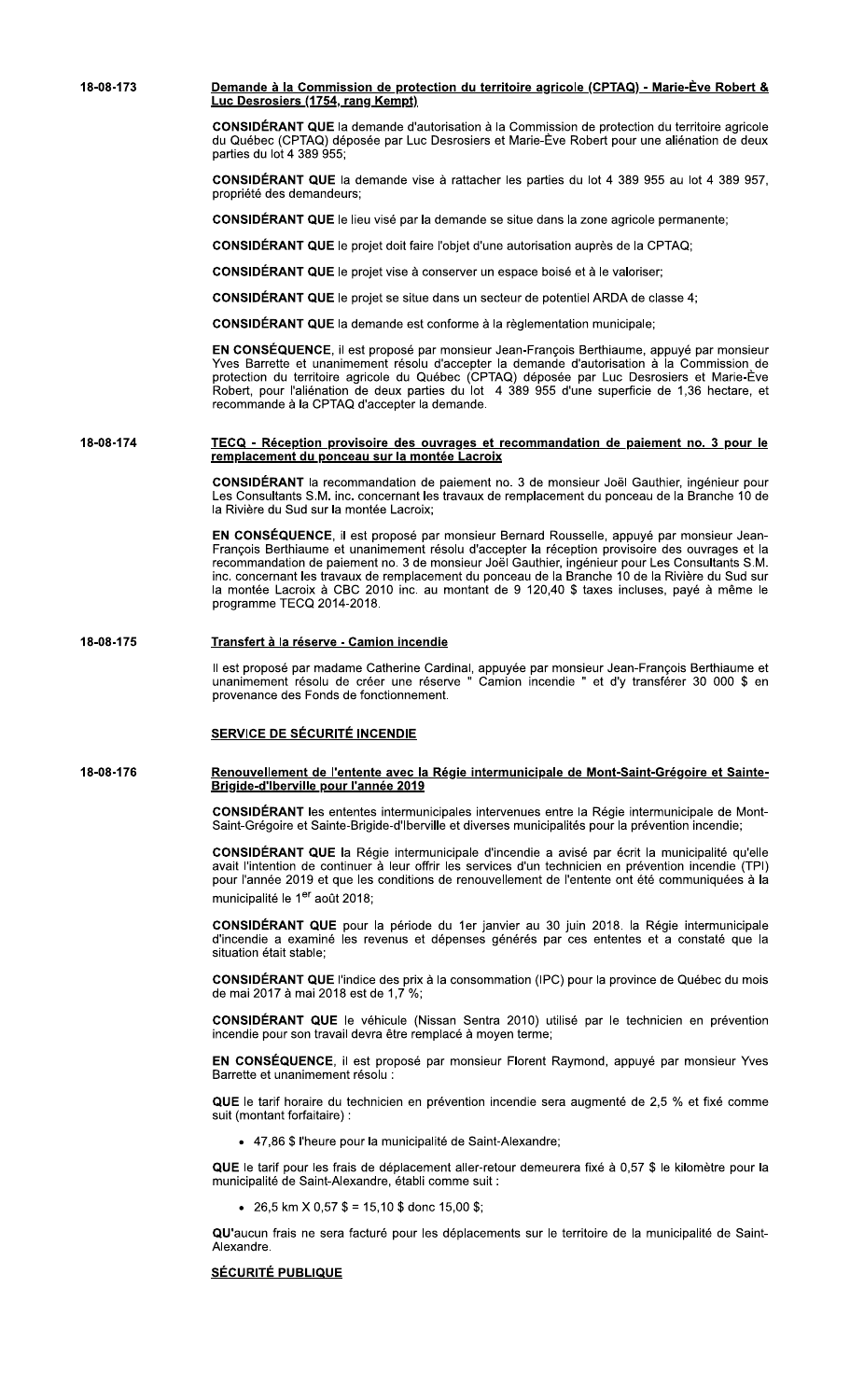18-08-177

### Systèmes d'alerte à la population

CONSIDÉRANT QU'une présentation de divers systèmes d'alerte à la population a eu lieu à la MRC du Haut-Richelieu le mercredi, 20 juin 2018;

CONSIDÉRANT QUE dans le cadre de l'élaboration des plans de sécurité civile municipaux (mesures d'urgence) qui seront exigés par le ministère de la Sécurité publique du Québec d'ici le 9 novembre 2019, et en conformité avec le Règlement sur les procédures d'alerte et de mobilisation et<br>les moyens de secours minimaux pour protéger la sécurité des personnes et des biens en cas de<br>sinistre (Lois sur la sécuri système d'alerte à la population;

EN CONSÉQUENCE, il est proposé par monsieur Yves Barrette, appuyé par madame Catherine Cardinal et unanimement résolu d'informer la MRC du Haut-Richelieu que la municipalité de Saint-Alexandre estime qu'il serait souhaitable que les municipalités de la MRC mettent en place le même système d'alerte à la population afin d'assurer une uniformité au niveau régional et de pouvoir bénéficier d'un prix avantageux.

### **VOIRIE**

### 18-08-178 RIRL 631-A et 631-B - Programme d'aide à la voirie locale - Volet Redressement des infrastructures routières locales

CONSIDÉRANT QUE le conseil municipal a pris connaissance des modalités d'application du Volet Redressement des infrastructures routières locales (RIRL) du Programme d'aide à la voirie locale (PAVL);

CONSIDÉRANT QUE les interventions visées dans la demande d'aide financière sont inscrites à l'intérieur d'un plan d'intervention pour lequel la MRC du Haut-Richelieu a obtenu un avis favorable du ministère des Transports, de la Mobilité durable et de l'Électrification des transports (ministère);

CONSIDÉRANT QUE le conseil municipal désire présenter une demande d'aide financière au ministère pour la réalisation de travaux admissibles dans le cadre du volet RIRL du PAVL;

CONSIDERANT QUE les travaux réalisés après la date figurant sur la lettre d'annonce sont admissibles à une aide financière:

CONSIDÉRANT QUE le conseil municipal s'engage à obtenir le financement nécessaire à la réalisation de l'ensemble du projet, incluant la part du ministère;

CONSIDÉRANT QUE le Conseil municipal choisit d'établir la source de calcul de l'aide financière selon l'option suivante :

· l'estimation détaillée des couts des travaux:

EN CONSÉQUENCE, il est proposé par madame Catherine Cardinal, appuyée par monsieur Jean-François Berthiaume et unanimement résolu que le conseil municipal de Saint-Alexandre autorise la présentation d'une demande d'aide financière pour les travaux admissibles, confirme son<br>engagement à faire réaliser les travaux selon les directives d'application en vigueur et reconnaît qu'en cas de non-respect de celles-ci, l'aide financière sera résiliée.

### **URBANISME**

### 18-08-179 Adoption du Règlement no. 18-336 remplaçant le Règlement no. 90-22 sur les dérogations mineures aux règlements d'urbanisme de la municipalité de Saint-Alexandre

CONSIDÉRANT QUE le remplacement du Règlement 90-22 sur les dérogations mineures est nécessaire, conformément à la Loi;

CONSIDÉRANT QUE le projet de règlement a été déposé lors de la séance ordinaire du 4 juin 2018:

CONSIDÉRANT QUE l'avis de motion a été donné lors de la séance ordinaire du 4 juin 2018;

CONSIDÉRANT QUE le projet de règlement a été adopté lors de la séance ordinaire du 3 juillet 2018;

CONSIDÉRANT QU'une consultation publique a eu lieu le 6 août 2018 à 19 h 30;

EN CONSÉQUENCE, il est proposé par monsieur Florent Raymond, appuyé par monsieur Bernard Rousselle et unanimement résolu d'adopter le Règlement 18-336 sur les dérogations mineures aux règlements d'urbanisme avec modification et qu'il est décrété ce qui suit :

### DISPOSITIONS DÉCLARATOIRES, INTERPRÉTATIVES ET **CHAPITRE 1 ADMINISTRATIVES**

### **DISPOSITIONS DÉCLARATOIRES ET INTERPRÉTATIVES SECTION 1**

1.1 TITRE DU RÈGLEMENT

Le présent règlement est intitulé « Règlement sur les dérogations mineures de la Municipalité de Saint-Alexandre ».

1.2 PRÉAMBULE

Le préambule fait partie intégrante du Règlement numéro 18-336.

1.3 BUT DU RÈGLEMENT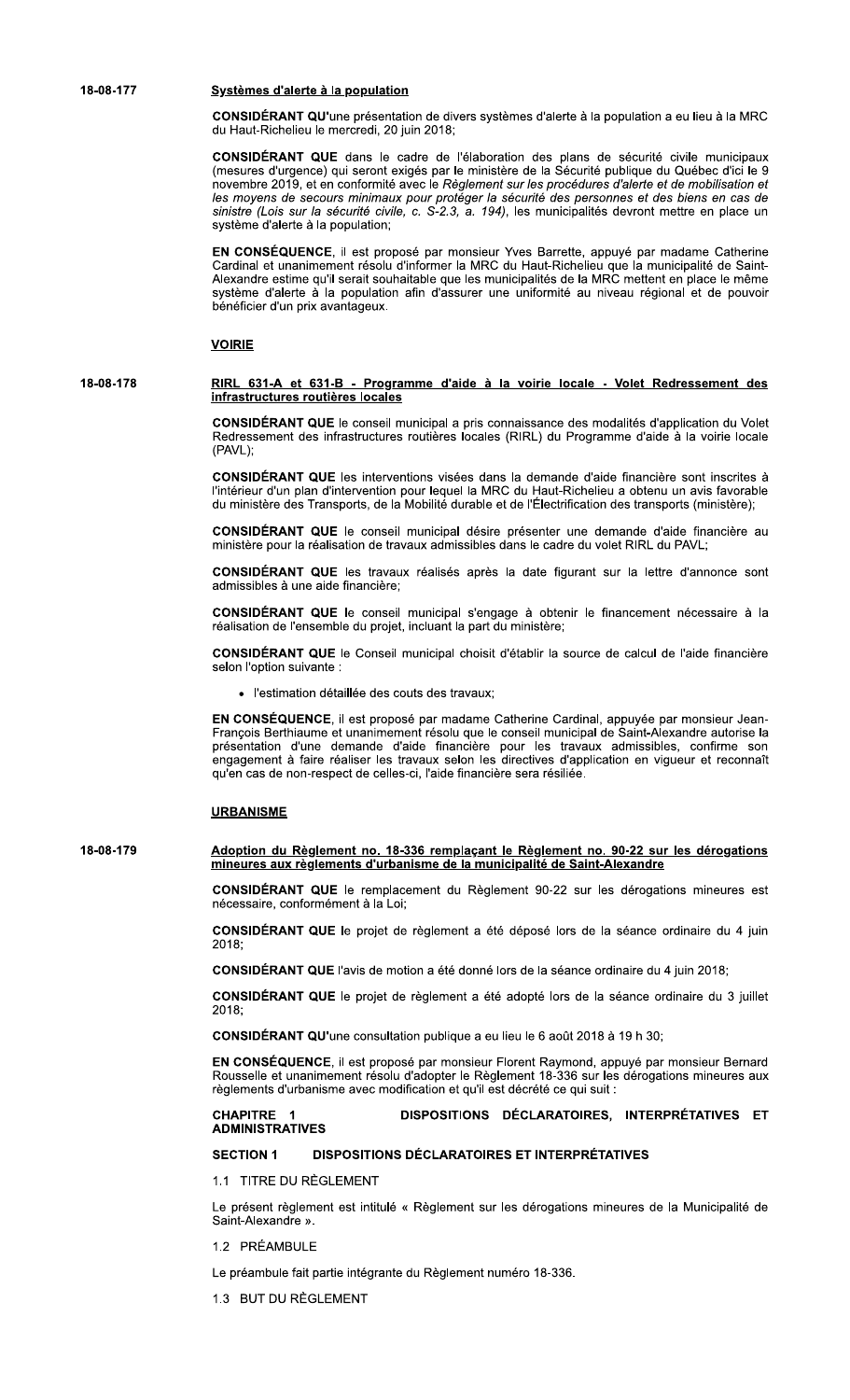Le présent règlement a pour but d'ajuster la mise en application quotidienne de certaines dispositions des règlements de zonage et de lotissement afin de tenir compte de cas où l'application stricte du règlement cause un préjudice sérieux au requérant.

Conformément au présent règlement, toute personne qui fait une demande de permis de lotissement, d'un permis de construction ou d'un certificat d'autorisation et qui ne respecte pas intégralement certaines dispositions des règlements de zonage et de lotissement sous réserve de certaines dispositions, peut demander une résolution du conseil municipal accordant une dérogation mineure. Toute personne qui constate que sa construction ou son bâtiment ne respecte pas<br>certaines dispositions du règlement de zonage, sous réserve de certaines dispositions, peut demander une résolution du Conseil municipal accordant une dérogation mineure si un permis ou un certificat a été émis pour ladite construction. Toute personne qui constate que son terrain ne respecte pas certaines dispositions du règlement de lotissement, sous réserve de certaines dispositions, peut aussi demander une résolution du Conseil municipal accordant une dérogation mineure.

# 1.4 REMPLACEMENT

Le présent règlement remplace le Règlement numéro 90-22 sur les dérogations mineures ainsi que tous ses amendements à ce jour.

### 1.5 TERRITOIRE ASSUJETTI

Le présent règlement s'applique à l'ensemble du territoire de la Municipalité de Saint-Alexandre.

### 1.6 VALIDITÉ

Le conseil adopte ce règlement dans son ensemble et également chapitre par chapitre, article par article, alinéa par alinéa, paragraphe par paragraphe. Ainsi, si un chapitre, un article, un alinéa ou un paragraphe de ce règlement était ou devait être un jour déclaré nul, toute autre disposition de ce règlement demeure en viqueur.

Le processus d'adoption, d'abrogation ou de modification du présent règlement, portant sur un ou plusieurs articles, doit être conforme aux exigences de la Loi sur l'aménagement et l'urbanisme (L.R.Q., c. A-19.1).

### 1.7 INTERPRÉTATION DU TEXTE

Le présent règlement est rédigé eu égard aux principes énoncés à la Loi d'interprétation (L.R.Q., chap. I-16). En conséquence, le texte de ce règlement doit être interprété à la lumière des dispositions de cette loi.

En cas d'incompatibilité entre deux dispositions à l'intérieur de la réglementation d'urbanisme, la disposition spécifique prévaut sur la disposition générale.

Les titres contenus dans ce règlement en font partie intégrante à toutes fins que de droit. En cas de contradiction entre le texte proprement dit et les titres, le texte prévaut.

Dans le cas d'incompatibilité entre les dispositions du présent règlement et celles des règlements de zonage et de lotissement et leurs amendements, les dispositions de ces derniers règlements ont préséance. De manière générale :

- 1. L'emploi des verbes au présent inclut le futur ;
- 2. Le singulier comprend le pluriel et vice versa, à moins que la phraséologie implique<br>clairement qu'il ne peut en être ainsi ;
- 3. L'emploi du masculin comprend le féminin, à moins que la phraséologie implique clairement qu'il ne peut en être ainsi. Cela ne vise pas à exclure le féminin mais bien à alléger le texte ;
- 4. Avec l'emploi du mot « DOIT », l'obligation est absolue. Le mot « PEUT » conserve un sens facultatif;
- 5. Le mot « QUICONQUE » inclut toute personne morale et physique
- 6. Le mot « PROPRIÉTAIRE » signifie quiconque possède un immeuble en son propre titre de<br>propriétaire, d'usufruitier ou de grever dans le cas de substitution;
- 7. Toute référence, dans le texte, à un article général inclut tous les articles qui en découlent, à moins que la phraséologie implique clairement qu'il ne peut en être ainsi.

### 1.8 TERMINOLOGIE

Les expressions, termes et mots utilisés dans le présent règlement ont le sens et l'application qui leur sont attribués au chapitre 3, portant sur la terminologie, du règlement sur les permis et certificats en vigueur dans la Municipalité de Saint-Alexandre.

#### **SECTION 2 ADMINISTRATION DU RÈGLEMENT**

## 1.9 ADMINISTRATION DU RÈGLEMENT

L'administration du présent règlement est confiée au fonctionnaire désigné de la Municipalité de Saint-Alexandre.

### APPLICATION DU RÈGLEMENT  $1.10$

L'application, la surveillance et le contrôle du présent règlement relèvent du fonctionnaire désigné de la municipalité. Des représentants ayant les mêmes pouvoirs et devoirs sont désignés par résolution du conseil municipal. Le fonctionnaire désigné et ses représentants autorisés constituent donc l'autorité compétente. Dans le présent règlement, l'utilisation de l'expression « fonctionnaire désigné » équivaut à l'utilisation de l'expression « autorité compétente ».

#### POUVOIRS DE L'AUTORITÉ COMPÉTENTE 1.11

L'autorité compétente exerce les pouvoirs qui lui sont confiés par le règlement en vigueur, sur les permis et certificats.

### CONTRAVENTIONS ET SANCTIONS  $1.12$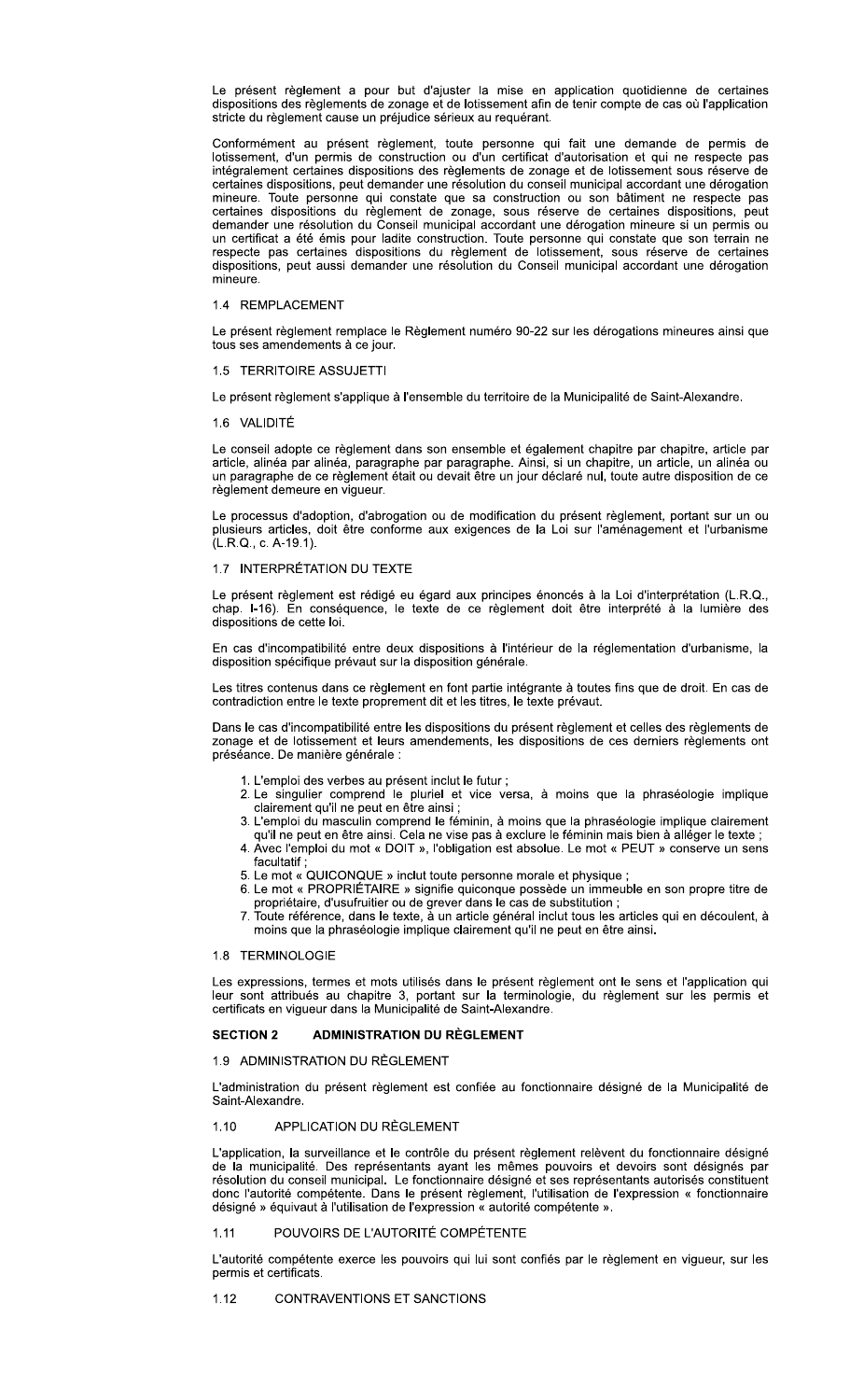Quiconque contrevient à l'une des dispositions du présent règlement commet une infraction et est passible pour chaque jour, ou partie de jour que dure l'infraction, d'une amende d'au moins 100.00 \$<br>et d'au plus 1 000,00 \$, lorsqu'il s'agit d'une personne physique, et d'au moins 200,00 \$ et d'au plus 2 000,00 \$ lorsqu'il s'agit d'une personne morale, pour la première infraction, et d'au moins 200,00 \$ et d'au plus 2 000,00 \$ lorsqu'il s'agit d'une personne physique et d'au moins 400,00 \$ et d'au plus 4 000,00 \$ lorsqu'il s'agit d'une personne morale, pour chaque récidive.

À défaut du paiement de l'amende ou de l'amende et des frais, le contrevenant est passible de saisie de biens saisissables.

Si l'infraction continue, elle constitue, jour par jour, une offense séparée et l'amende édictée pour cette infraction peut être infligée pour chaque jour que dure l'infraction.

Lorsque l'amende ou l'amende et les frais sont encourus par une corporation, association ou une société reconnue par la Loi, cette amende ou cette amende et les frais peuvent être prélevés par voie de saisie et vente de biens et effets de la corporation, association ou société en vertu d'un bref d'exécution émis par la Cour municipale.

La saisie et la vente de biens et effets sont pratiquées de la manière prescrite pour les saisies exécutions en matières civiles.

La municipalité peut, aux fins de faire respecter les dispositions du présent règlement, exercer cumulativement ou alternativement, avec ceux prévus au présent règlement, tout autre recours approprié de nature civile ou pénale et, sans limitation, la municipalité peut exercer tous les recours prévus aux articles 227 à 233 de la Loi sur l'aménagement et l'urbanisme (L.R.Q., c.A19.1).

### DISPOSITIONS RELATIVES AUX DÉROGATIONS MINEURES **CHAPITRE 2**

### DISPOSITIONS POUVANT FAIRE L'OBJET D'UNE DÉROGATION  $2.1$

Toutes les dispositions des règlements de zonage et de lotissement peuvent faire l'objet d'une dérogation mineure, à l'exception des dispositions relatives à l'usage et à la densité d'occupation du sol. De plus, aucune dérogation mineure ne peut être accordée dans une zone où l'occupation du sol est soumise à des contraintes particulières pour des raisons de sécurité publique (exemple : dans un endroit où il y des risques connus d'inondation ou de mouvements de terrain).

### ZONES OÙ UNE DÉROGATION MINEURE PEUT ÊTRE ACCORDÉE  $2.2$

Une dérogation mineure peut être accordée pour toutes et chacune des zones prévues par le Règlement de zonage.

### CONDITIONS REQUISES POUR L'ACCEPTATION D'UNE DÉROGATION MINEURE  $2.3$

La disposition réglementaire qui fait l'objet de la demande peut faire l'objet d'une dérogation en vertu de l'article 2.1.

Hormis l'objet de la dérogation, le projet (le cas échéant) est entièrement conforme aux lois et règlements applicables.

La dérogation mineure ne peut être accordée que si l'application du règlement de zonage ou de lotissement a pour effet de causer un préjudice sérieux à la personne qui la demande.

La dérogation mineure ne peut être accordée si elle porte atteinte à la jouissance, par les propriétaires des immeubles voisins, de leur droit de propriété.

La résolution peut aussi avoir effet à l'égard de travaux en cours ou déjà exécutés, dans le cas où ces travaux ont fait l'objet d'un permis de construction ou d'un certificat d'autorisation et ont été effectués de bonne foi.

La dérogation respecte les objectifs du plan d'urbanisme.

#### CONTENU DE LA DEMANDE DE DÉROGATION MINEURE  $24$

Toute demande de dérogation mineure doit être faite par écrit, en utilisant le formulaire intitulé « Demande de dérogation mineure aux règlements d'urbanisme » préparé à cette fin.

La demande doit comprendre :

- 1. Les noms, prénom et adresse du requérant et du propriétaire;
- 2. L'identification de l'immeuble visé;
- 3. L'indication de la zone, de la ou des dispositions du Règlement de zonage ou de lotissement visées par la demande.
- 4. Une description de la nature de la dérogation demandée. Dans le cas d'une construction ou d'un bâtiment projeté et dont la réalisation nécessite plusieurs dérogations, celles-ci doivent obligatoirement faire l'objet d'une seule et même demande;
- 5. Un croquis illustrant le terrain et les constructions en cause, la dérogation demandée, ainsi que les terrains voisins avec leur construction;
- 6. Une description des raisons pour lesquelles le requérant ne peut se conformer aux règlements en vigueur;
- 7. Une description du préjudice pour le requérant découlant de l'application stricte du règlement;
- 8. Toute autre information connexe requise pour fins de compréhension de la demande.

La demande doit être transmise à l'autorité compétente.

### DOCUMENTS, PLANS ET ATTESTATIONS PROFESSIONNELS REQUIS  $2.5$

Outre les renseignements requis en vertu de l'article précédent, le requérant doit également soumettre:

1. Pour une construction existante, un certificat de localisation à jour, préparé par un arpenteurgéomètre;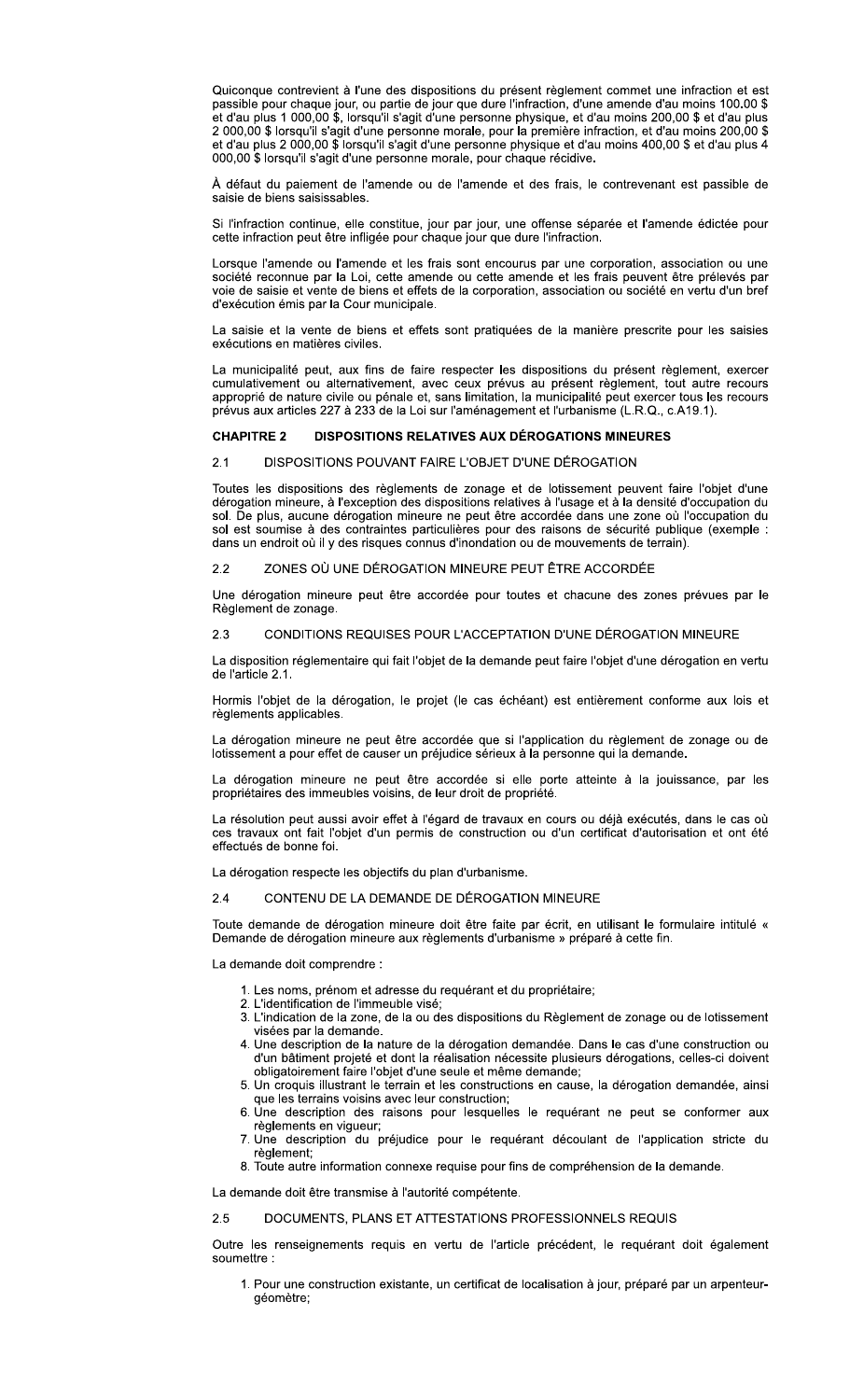- 2. Pour une construction projetée, un plan d'implantation à jour, préparé par un arpenteurgéomètre:
- 3. Un plan montrant la localisation de toute construction située sur un terrain immédiatement adjacent au terrain où est demandée une dérogation mineure;
- 4. Des photographies claires et récentes de l'immeuble visé par la demande de dérogation mineure et permettant de bien identifier la dérogation demandée;
- 5. Une procuration signée par le propriétaire, lorsque la demande est présentée par un mandataire.

L'autorité compétente peut également :

- 1. Exiger du propriétaire qu'il fournisse, à ses frais, tout autre renseignement, détail, plan ou attestation professionnelle (incluant les sceau et signature originale du professionnel qui les aura préparés) de même qu'un rapport présentant les conclusions et recommandations relatives au projet nécessaire à la complète compréhension de la demande et/ou pour<br>s'assurer de la parfaite observance des différentes dispositions de tout règlement applicable de même que pour s'assurer que la sécurité publique ou l'environnement ne sera pas indûment mis en cause:
- 2. Dispenser le requérant de fournir l'un ou l'autre des renseignements, détails, documents ou attestations professionnelles spécifiés dans le présent règlement lorsque que de l'avis de l'autorité compétente, leur absence n'entraverait en rien la complète compréhension de la demande, l'observance des différents règlements municipaux ou ne mettrait pas en cause la sécurité publique ou l'environnement.

### 2.6 **FRAIS EXIGIBLES**

Toute personne demandant une dérogation mineure doit, au moment du dépôt de la demande de<br>dérogation, acquitter les frais de trois cents dollars (300 \$) pour l'étude de ladite demande. Ce montant inclut les frais indirects de publication de l'avis public prévu au présent règlement.

Les frais sont facturés à la personne demandant la dérogation par la Municipalité. Ces frais ne peuvent pas être remboursés par la Municipalité, et ce, quel que soit le sort réservé à la demande.

#### **CHAPITRE 3** EXAMEN DE LA DEMANDE PAR L'AUTORITÉ COMPÉTENTE

### **CONFORMITÉ DES DOCUMENTS**  $3.1$

L'autorité compétente doit s'assurer que la demande est conforme aux exigences prévues au<br>présent règlement, et notamment que toutes les informations nécessaires à la bonne<br>compréhension de la demande ont été fournies, et

La demande ne sera considérée comme complète que lorsque tous les documents requis auront été fournis.

### ANALYSE DE LA DEMANDE  $3.2$

Préalablement à la transmission de la demande au Comité consultatif d'urbanisme, l'autorité compétente doit procéder à une analyse préliminaire comprenant notamment :

- 1. L'identification des dispositions réglementaires en cause, ainsi que des objectifs généraux sous-jacents à ces dernières;
- 2. Une vérification de la conformité du projet ou de l'immeuble à toutes les autres dispositions réglementaires applicables;
- 3. Un avis, relatif à la conformité de la dérogation par rapport aux objectifs du plan d'urbanisme; 4. Une analyse des caractéristiques de l'immeuble et du voisinage qui pourraient, le cas<br>échéant, affecter la gravité de la dérogation;
- 5. L'identification des demandes antérieures pour des dérogations mineures similaires, ainsi que les principales caractéristiques de celles-ci.

#### $3.3$ TRANSMISSION DE LA DEMANDE AU COMITÉ CONSULTATIF D'URBANISME

Sauf s'il y a relâche dans le calendrier des réunions du Comité consultatif d'urbanisme, l'autorité compétente transmet toute demande recevable au comité dans les 30 jours suivant la réception, accompagnée de l'analyse prévue et de tout autre document pertinent.

#### AVIS DU COMITÉ CONSULTATIF D'URBANISME  $3.4$

Le Comité consultatif d'urbanisme étudie la demande en tenant compte des conditions prévues au présent règlement et des conclusions de l'analyse de la demande par l'autorité compétente.

Le Comité consultatif d'urbanisme peut exiger des informations supplémentaires du requérant ou de l'autorité compétente. Il peut également exiger d'entendre le requérant.

À l'exception des cas pour lesquels une telle démarche serait de toute évidence inutile, les membres du Comité consultatif d'urbanisme doivent visiter la propriété faisant l'objet de la demande de dérogation mineure et évaluer les effets de la dérogation.

Dans les 30 jours suivant la réception de la demande par le Comité consultatif d'urbanisme, celui-ci formule par écrit sa recommandation. Cet avis est transmis au Conseil municipal.

Dans le cas où le requérant apporte de nouveaux éléments concernant sa demande pendant la période d'étude de la demande par le Comité consultatif d'urbanisme, lorsqu'une expertise<br>professionnelle est nécessaire ou lorsque des informations supplémentaires sont demandées par le Comité, le délai maximal est augmenté à 60 jours.

#### PUBLICATION D'UN AVIS PUBLIC 35

Le directeur général et secrétaire-trésorier de la municipalité doit, au moins 15 jours avant la tenue de la séance où le Conseil doit statuer sur la demande de dérogation mineure, faire publier un avis qui indique :

1. La date. l'heure et le lieu de la séance du Conseil: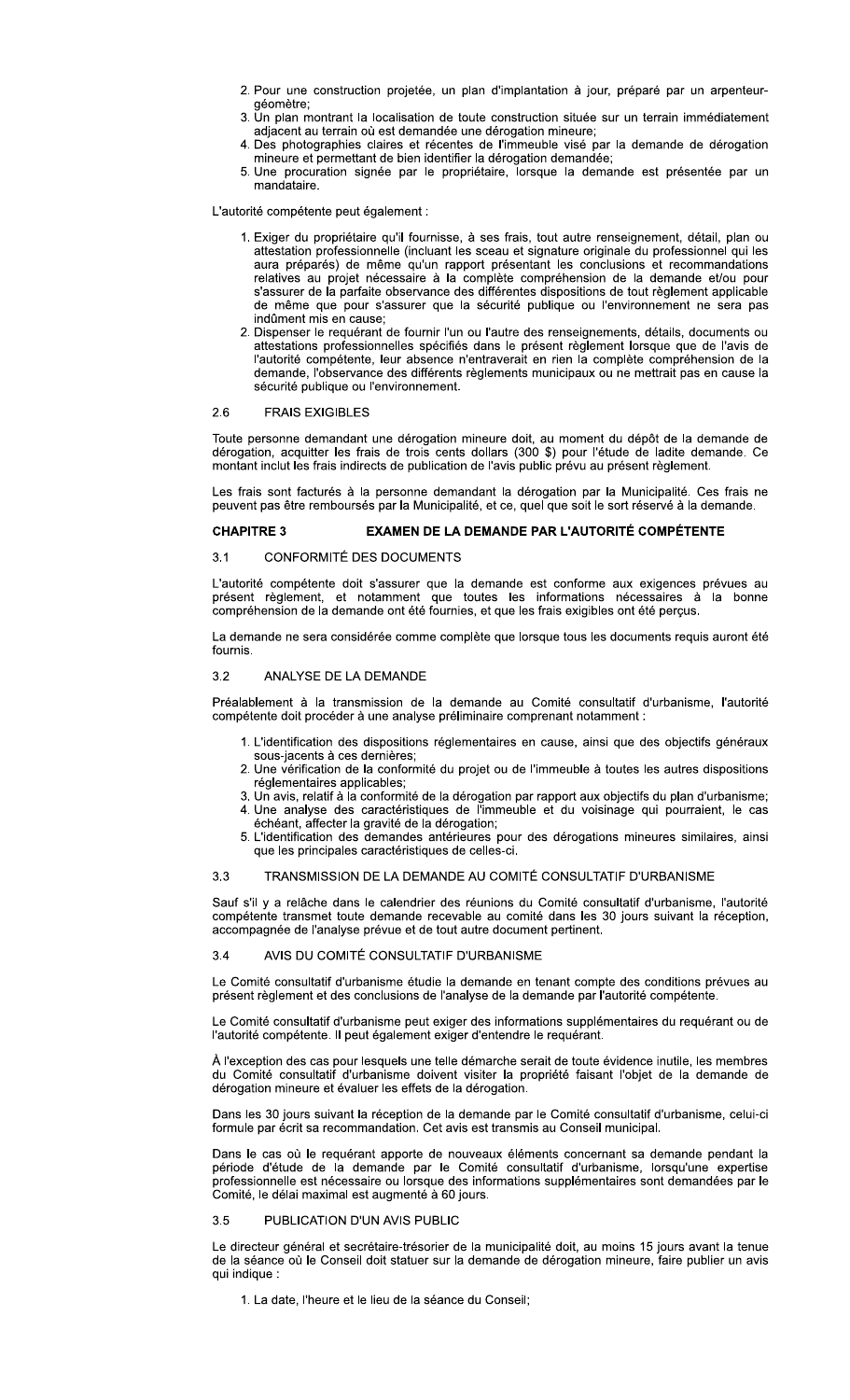- 2. La nature et les effets de la dérogation demandée:
- 3. La désignation de l'immeuble affecté en utilisant la voie de circulation et le numéro civique de l'immeuble ou, à défaut, le numéro de subdivision cadastrale;
- 4. Que tout intéressé peut se faire entendre par le Conseil relativement à cette demande.

### DÉCISION DU CONSEIL MUNICIPAL  $3.6$

Après avoir reçu l'avis du Comité consultatif d'urbanisme et entendu les personnes intéressées lors de l'assemblée de consultation publique, le Conseil rend sa décision par résolution dont une copie doit être transmise au requérant.

La résolution par laquelle le conseil rend sa décision peut prévoir toute condition, eu égard aux compétences de la municipalité, dans le but d'atténuer l'impact de la dérogation.

La résolution peut prévoir toute condition parmi celles prévues à l'article 165.4.13 de la Loi sur l'aménagement et l'urbanisme lorsque la dérogation accordée concerne le non-respect, lors de la construction ou de l'agrandissement d'un ouvrage ou bâtiment destiné à l'élevage qui n'est pas visé par le deuxième alinéa de l'article 165.4.2 de la Loi sur l'aménagement et l'urbanisme, de distances séparatrices prévues dans une disposition réglementaire adoptée en vertu du paragraphe 4° du deuxième alinéa de l'article 113 de la Loi sur l'aménagement et l'urbanisme ou, en l'absence de telle disposition, en vertu de la Directive sur les odeurs causées par les déjections animales provenant<br>d'activités agricoles (chapitre P-41.1, r. 5) applicable dans un tel cas en vertu de l'article 38 ou 39 de la Loi modifiant la Loi sur la protection du territoire et des activités agricoles et d'autres dispositions législatives (2001, chapitre 35).

### $37$ INSCRIPTION DE LA DEMANDE AU REGISTRE DES DÉROGATIONS MINEURES

La demande de dérogation mineure et la décision du Conseil sont inscrites au registre constitué à cette fin, tenu par l'autorité compétente.

### $3.8$ ÉMISSION DU PERMIS

Sur présentation d'une copie de la résolution accordant une dérogation mineure, l'autorité compétente délivre le permis ou le certificat après le paiement requis pour l'obtention de celui-ci. Toutefois, la demande accompagnée de tous les plans et documents exigés par ce règlement doit être conforme à toutes les dispositions des règlements applicables ne faisant pas l'objet d'une dérogation mineure.

Les autorisations accordées en vertu de ce règlement n'ont pas pour effet de soustraire le requérant à l'application des autres dispositions desdits règlements sur le zonage et sur le lotissement, ni de créer en faveur du requérant des droits acquis à l'égard des dispositions pour lesquelles une dérogation mineure est accordée.

### **CHAPITRE 4 DISPOSITIONS FINALES**

#### FAUSSE DÉCLARATION ET DOCUMENTS ERRONÉS  $4<sub>1</sub>$

Quiconque fait une fausse déclaration ou produit des documents erronés à l'égard de l'une ou l'autre des dispositions du présent règlement invalide toute résolution, permis ou certificat émis en vertu du présent règlement et portant sur la demande comprenant une fausse déclaration.

#### ENTRÉE EN VIGUEUR  $4.2$

Le présent règlement entre en vigueur suivant les dispositions de la loi.

## **LOISIRS**

### 18-08-180 Réception définitive des ouvrages et recommandation de paiement no. 3 pour les travaux de réfection des terrains de tennis

CONSIDÉRANT la recommandation de paiement no. 3 de monsieur Joël Gauthier, ingénieur pour Les Consultants S.M. inc. concernant la réfection des terrains de tennis situés derrière le Pavillon des loisirs;

EN CONSÉQUENCE, il est proposé par monsieur Yves Barrette, appuyé par madame Catherine Cardinal et unanimement résolu d'accepter la réception définitive des ouvrages et la<br>recommandation de paiement no. 3 de monsieur Joël Gauthier, ingénieur pour Les Consultants S.M.<br>inc. pour la réfection des terrains de te Entreprises Denex inc. au montant de 3 453,90 \$ taxes incluses.

### 18-08-181 Offre de services - Amilia - Logiciel de gestion et d'inscription en ligne

Il est proposé par monsieur Jean-François Berthiaume, appuyé par monsieur Florent Raymond et unanimement résolu d'accepter l'offre de services d'Amilia, logiciel de gestion et d'inscription en ligne pour le service des loisirs, tel que présenté le 25 juillet 2018.

### 18-08-182 Programme d'aide financière aux familles - activités sportives et culturelles

Il est proposé par monsieur Yves Barrette, appuyé par madame Catherine Cardinal et unanimement résolu d'adopter le programme d'aide financière aux familles pour les activités sportives et<br>culturelles, tel que présenté et qu'un montant de 10 000 \$ pour l'année 2018 y soit affecté.

### 10. Deuxième période de questions

Aucune question n'est adressée à monsieur le maire.

 $11.$ **Divers**